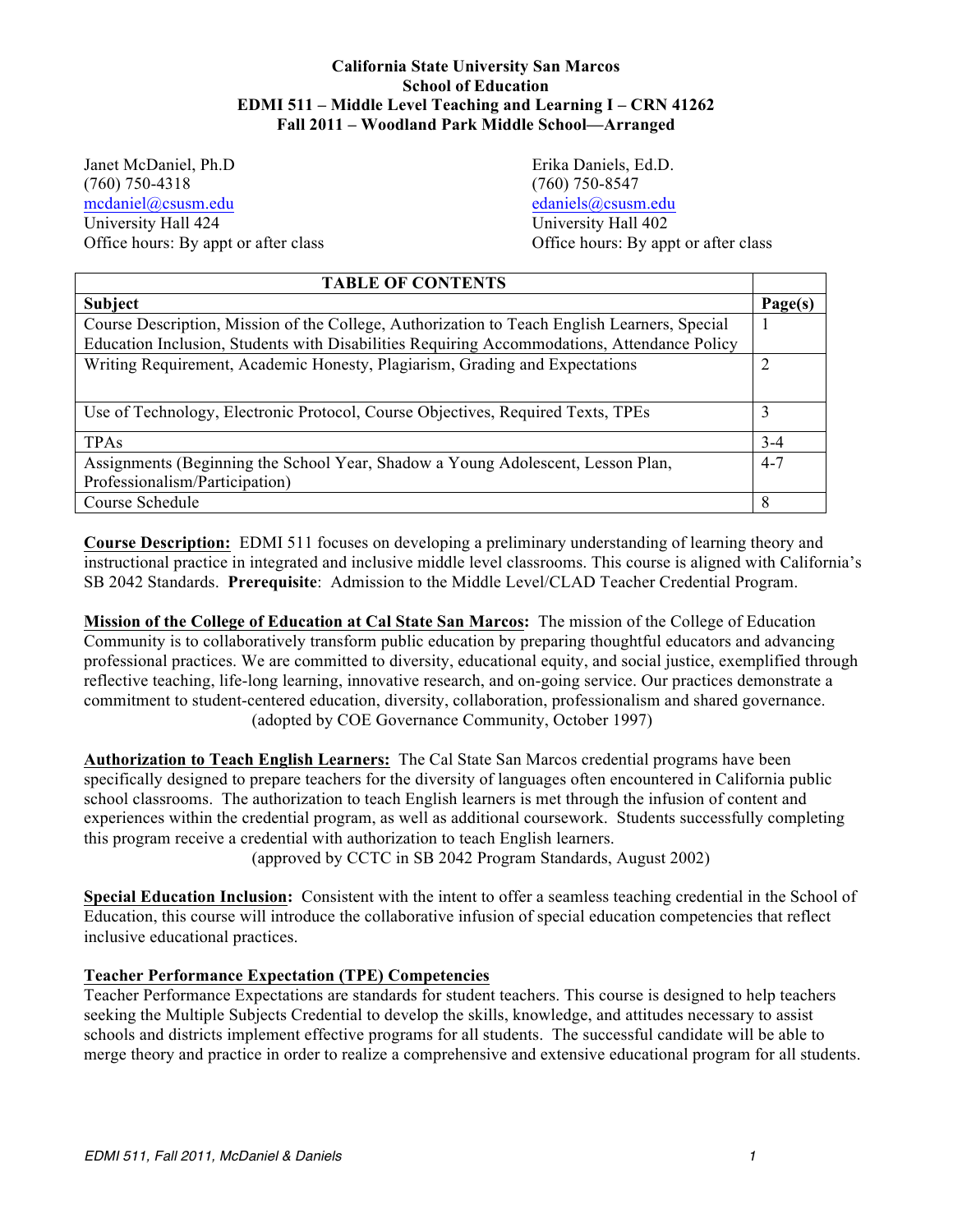# **California Teacher Performance Assessment (CalTPA)**

 All California credential candidates must successfully complete a state-approved system of teacher performance assessment (TPA), to be embedded in the credential program of preparation. At CSUSM, this assessment system is called the "CalTPA" or TPA.

 To assist your successful completion of the TPA, a series of informational seminars are offered over the course of to TPA seminars will greatly contribute to your success on the assessment. the program. TPA related questions and logistical concerns are to be addressed during seminars. Your attendance

 Additionally, School of Education (SOE) classes use common pedagogical language, lesson plans (lesson designs), and unit plans (unit designs) in order to support and ensure your success on the TPA, and, more importantly, in your credential program.

 The CalTPA Candidate Handbook, TPA seminar schedule, and other TPA support materials can be found on the SOE website provided at the website provided: http://www.csusm.edu/education/CalTPA/ProgramMaterialsTPA.html

### **Students with Disabilities Requiring Reasonable Accommodations**

 Students with disabilities requiring reasonable accommodations must be approved for services by providing appropriate and recent documentation to the Office of Disabled Student Services (DSS). The office is located in Craven Hall 4300, and can be contacted by phone at 760.750.4905 or TTY 760.750.4909. Students authorized by DSS to receive reasonable accommodations should meet with their instructor during office hours or, to ensure confidentiality, in a more private setting.

 **All University Writing Requirement:** Every course at the university must fulfill the university's writing requirement of at least 2,500 words. In this course, this is accomplished through several assignments.

**CSUSM Academic Honesty Policy:** Students will be expected to adhere to standards of academic honesty and assignments must be original work. All ideas/materials that are borrowed from other sources must have appropriate references to the original sources. Any quoted material should give credit to the source and be integrity, as outlined in the Student Academic Honesty Policy. All written work and oral presentation punctuated with quotation marks.

 Students are responsible for honest completion of their work including examinations. There will be no tolerance for infractions. If you believe there has been an infraction by someone in the class, please bring it to the instructor's attention. The instructor reserves the right to discipline any student for academic dishonesty in accordance with the general rules and regulations of the university. Disciplinary action may include the lowering of grades and/or the assignment of a failing grade for an exam, assignment, or the class as a whole.

 Incidents of academic dishonesty will be reported to the Dean of Students. Sanctions at the University level may include suspension or expulsion from the University.

**Plagiarism:** As a future educator, it is expected that each student will do his/her own work, and contribute equally to group projects and processes. Plagiarism or cheating is unacceptable under any circumstances. If you are in doubt about whether your work is paraphrased or plagiarized see the Plagiarism Prevention for Students website http://library.csusm.edu/plagiarism/index.html. If there are questions about academic honesty, please consult the University catalog.

Grading & Expectations: Teacher education is a professional preparation program. It is expected that students will come to class prepared to discuss the readings, submit required assignments, and participate in class activities. Students are expected to adhere to academic honesty and integrity, standards of dependability, confidentiality and writing achievement. Because it is important for teachers to be able to effectively communicate their ideas to students, parents, colleagues, and administrators, writing that is original, clear and error-free is a priority for the School of Education. It is expected that work will be turned in on time. Unless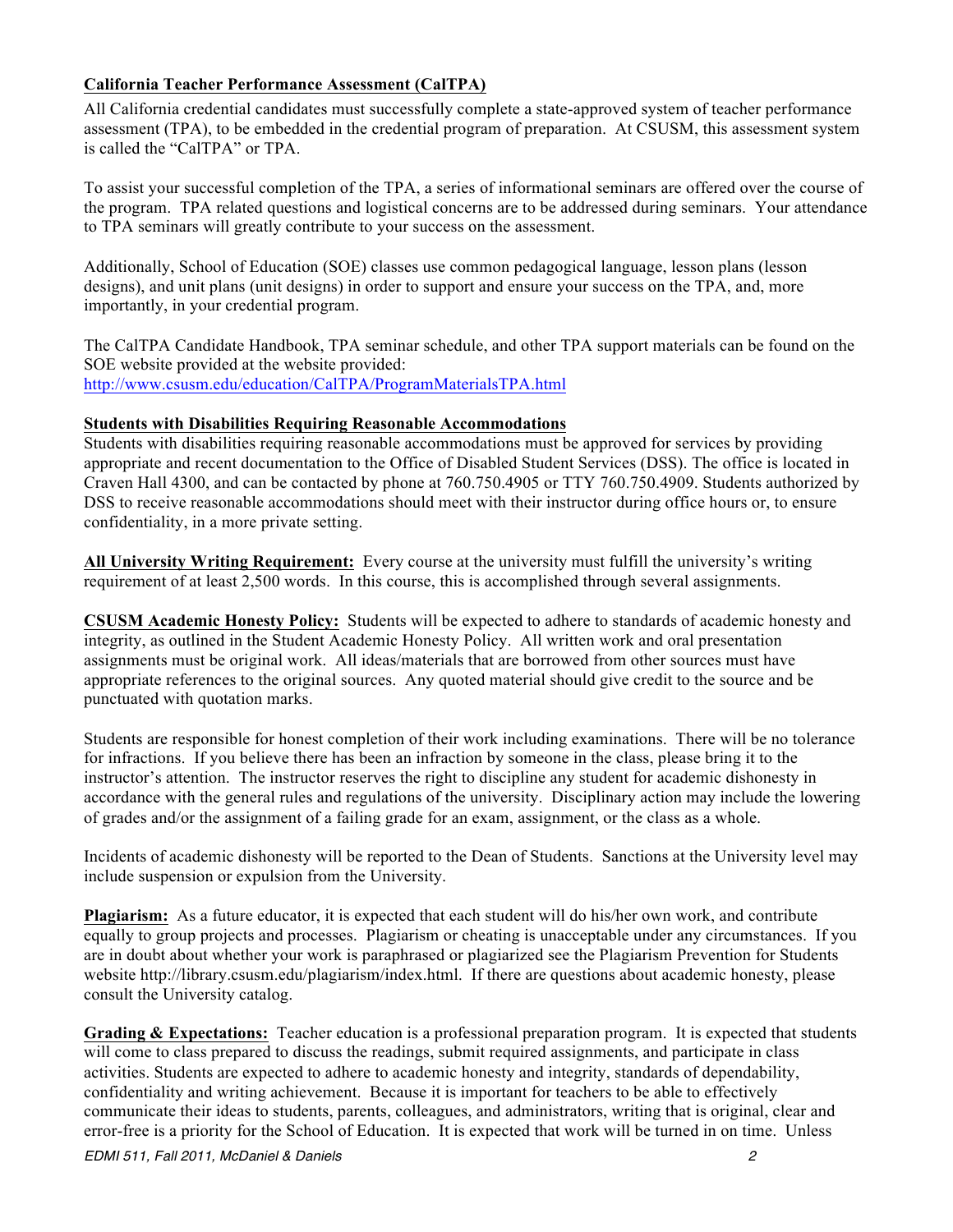extraordinary circumstances are made known, this is not negotiable (see attendance policy below). Please discuss individual issues with the instructor. Furthermore you must maintain a B average (3.0 GPA), with all grades at a C+ or better, in your teacher education courses to receive a teaching credential from the State of California.

 **Attendance Policy:** Due to the dynamic and interactive nature of courses in the School of Education, all students are expected to attend all classes and participate actively. Absences and late arrivals/early departures will affect the final grade. SOE attendance policy states, "At a minimum, students must attend 80% of class time, or s/he may not receive a passing grade for the course at the discretion of the instructor. Individual instructors may adopt more stringent attendance requirements." Should you have extenuating circumstances, please contact the instructor as soon as possible. For this course, see the specific attendance policy below.

 For this course: Students missing more than one class session cannot earn an A or A-. Students missing more than two class sessions cannot earn a B or B+. Arriving late or leaving early by more than 20 minutes counts as an absence. Illness and emergencies are considered on a case-by-case basis. However, notifying the instructor does not constitute an excuse. All assignments must be turned in on the due date even in case of an absence.

# **Grading:**

| A    | $94-100$ points | $A -$ | 90-93 points   |
|------|-----------------|-------|----------------|
| $B+$ | 88-89 points    | В     | 83-87 points   |
| B-   | 80-82 points    | $C+$  | 78-79 points   |
| C    | 73-77 points    | C-    | $70-72$ points |

Use of Technology: Students are expected to demonstrate competency in the use of various forms of technology (i.e. word processing, electronic mail, use of the Internet, and/or multimedia presentations). Specific requirements for course assignments with regard to technology are at the discretion of the instructor. Keep a digital copy of all assignments for use in your teaching portfolio.

 **Electronic Communication Protocol:** Electronic correspondence is a part of your professional interactions. If you need to contact the instructors, email is often the easiest way to do so. It is our intention to respond to all received e-mails in a timely manner. Please be reminded that email and on-line discussions are a very specific form of communication, with their own nuances and etiquette. For instance, electronic messages sent in all upper case (or lower case) letters, major typos, or slang, often communicate more than the sender originally intended. With that said, please be mindful of all email and on-line discussion messages you send to your colleagues, to faculty members in the School of Education, or to persons within the greater educational community. All electronic messages should be crafted with professionalism and care.

Things to consider:

- Would I say in person what this electronic message specifically says?
- How could this message be misconstrued?
- Does this message represent my highest self?
- Am I sending this electronic message to avoid a face-to-face conversation?

 In addition, if there is ever a concern with an electronic message sent to you, please talk with the author in person in order to correct any confusion.

# **Course Objectives**

- • Students will demonstrate knowledge of the principles of effective schooling for young adolescents.
- • Students will demonstrate effective standards-based lesson planning that is responsive to the needs of diverse young adolescents.
- • Students will interpret major theories of young adolescent development through course assignments.
- • Students will identify and analyze a variety of multicultural/multilingual learner centered instructional strategies including those that maximize comprehensible input, student interactions, and learning strategies for content and language development.
- • Students will develop strategies for designing student-centered classroom environments.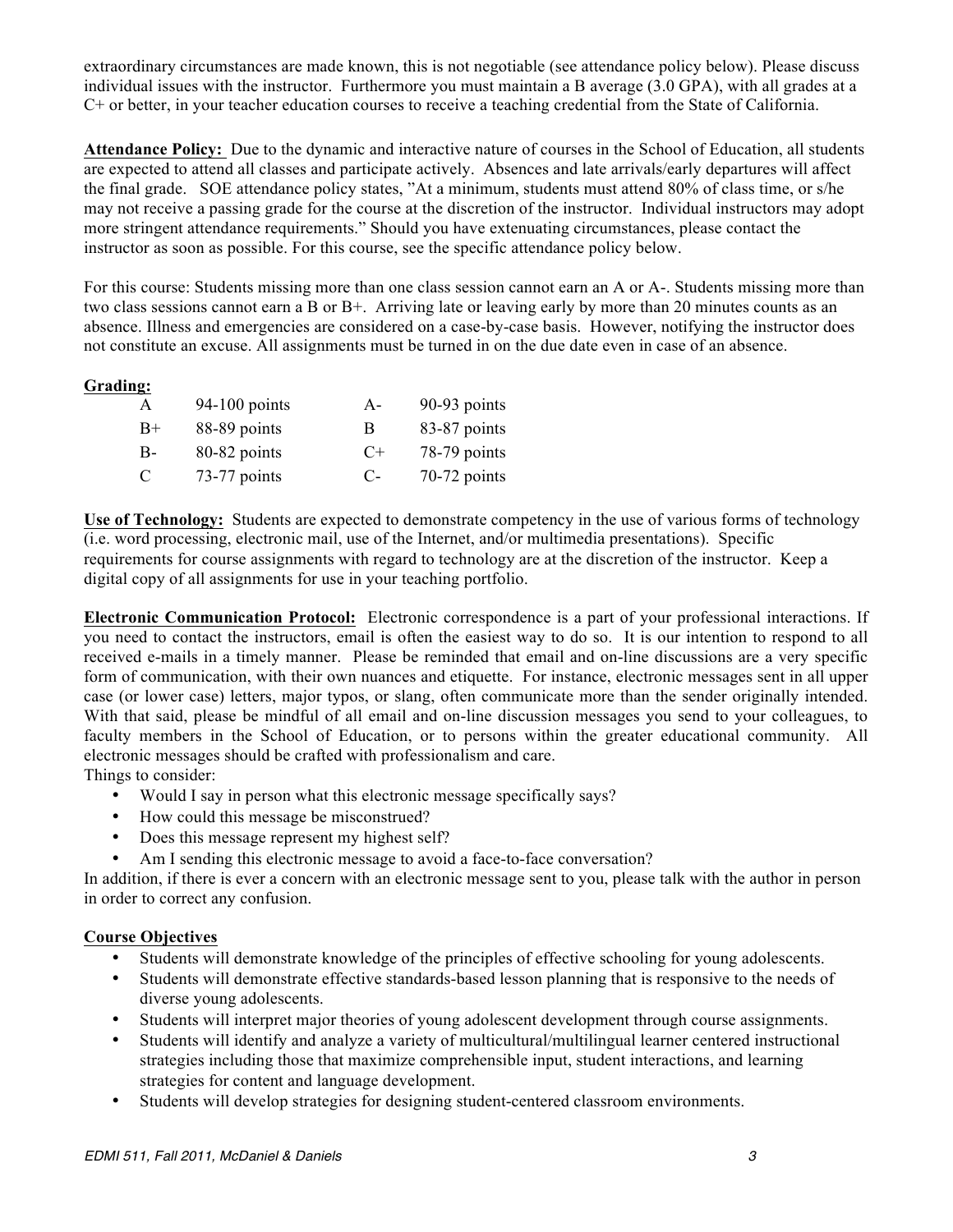# **Required Texts**

Powell, S. (2010). *Introduction to Middle School, 2nd Edition.* Upper Saddle River, NJ: Merrill Prentice Hall.

- National Middle School Association. (2010). *Research and Resources in Support of This We Believe.*  Westerville, OH.
- National Middle School Association. (2010). *This We Believe: Keys to Educating Young Adolescents*. Westerville, OH.
- Turnbull A., Turnbull, R. & Wehmeyer, M.L. (2010). *Exceptional Lives: Special Education in Today's Schools, 7th Ed*. Upper Saddle River, New Jersey: Pearson, Merrill Prentice Hall.
- Task Stream Electronic Portfolio, Must register and pay fee online @ http://www.TaskStream.com (register for 1 year minimum). You will use Task Stream to submit your TPA tasks.

 **Assignments:** All assignments will be turned in electronically to Cougar Courses. It is your responsibility to observe all deadlines and due dates even if you are absent from class on the due date. If you do not have access to CC for a timely submission, you may email the assignment by the due date. When you re-establish access to CC, you will upload the assignment to our course website. Be sure to save electronic copies of all of your assignments on your own computer.

### **Beginning the School Year**

#### *Due: September 11, 11:55 PM, on Cougar Courses*

 The beginning of the school year is a crucial time for students and teachers alike. Routines are established; expectations are set; classroom climate is forming. The purpose of this assignment is to have you discover the ways in which districts/schools/teachers establish climate, routines, and expectations for their students. If all goes well, much of this effort becomes invisible later on in the school year, so it is important to learn about the first days of the year. Show your teacher this assignment. *Assure the teacher that you will not use real names in the written report.* 

*Collecting the data*: Observe the beginning of the school year for a teacher. Take notes; these are the data for your written reflection about the beginning of school. In order to guide your observation, the following points are suggested. Feel free to tailor your notes to your situation; add things not included here. Your role is to report and analyze, not to evaluate.

- I. During faculty meeting time prior to the first day of school:
	- 1. What topics are addressed for whole-faculty consideration?
	- 2. What questions or concerns do the teachers have?
	- 3. What needs to be done to prepare the classroom for the first day?
	- 4. What have you learned about the community, school and students?
- II. Interview the teacher. Suggested interview questions:
	- 1. Tell me about how you open the school year. What is most important to you in your first days?
	- 2. What do you expect of students in this class?
	- 3. What are some of the things you think I should look for that will help me to understand your classroom better?
	- 4. Tell me about the main things you want students to learn in this class. Are your goals academic, or also social, etc.? Do you expect the same thing of *all* the students?
	- 5. What role does multicultural education play in your classroom?
	- 6. What role does multilingual education play in your classroom? Do you adapt your instruction for students who are learning English? If so, how?
	- 7. What kinds of information do you already have about your students' abilities and achievement (test scores, transcripts, other records, informal assessments)? How important is that information to you now? How do you differentiate instruction for students with a wide range of abilities and achievements?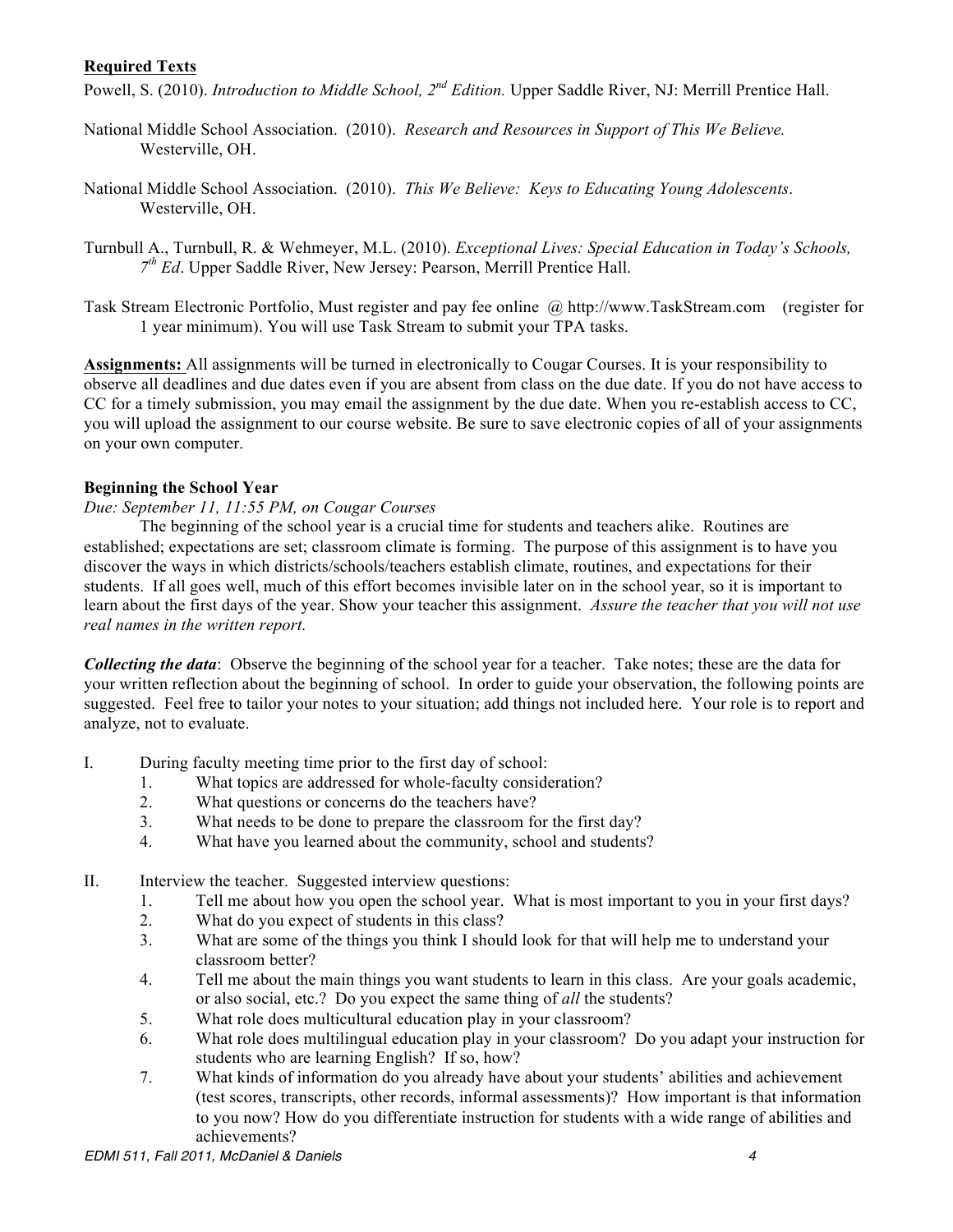- 8. What kinds of information about your students do you want to get within the first few weeks (academic? non-academic?)? How will you do that?
- 9. How do you communicate with parents/caregivers at the beginning of the year?
- 10. Do you coordinate your teaching with any others in the school (interdisciplinary team, subject area colleagues, etc.)? Who determines the content of your curriculum and the pace of your instruction for the year?
- III. Prior to the students coming into the classroom:
	- 1. Draw a diagram or take photos of the physical environment.
	- 2. Take note of: bulletin boards and content, national/international symbols, multicultural/multilingual displays, posted lists of rules or expectations, other features of the classroom, how the teacher is dressed.
	- 3. In what ways does this classroom environment suggest, "diversity is valued here"?
- IV. Choose one class period for detailed observation. As students enter the room:
	- 1. Where is the teacher standing/sitting?
	- 2. How do students enter?
	- 3. How do students get their seats (assigned?)?
	- 4. Draw a seating chart. Describe each student by gender, ethnicity/race, and any noticeable special needs.
	- 5. How does the teacher greet the students?
	- 6. How do students greet each other?
	- 7. Where do students put personal belongings/jackets/etc.?
	- 8. What are the students wearing?
- V. During the first three days of class:
	- 1. How soon does class start?
	- 2. How does the teacher let students know class has started?
	- 3. What are the teacher's first words?
	- 4. How does the teacher introduce himself/herself to the class?
	- 5. How does the teacher learn students' names?
	- 6. Note any "mixer" activity used to introduce students to each other. How do students learn their peers' names? How is a sense of community established in the classroom?
	- 7. How is the course (content) introduced? What does the teacher say the class is about?
	- 8. What does the teacher say about classroom expectations/student behavior? What does the teacher negotiate with the students?
	- 9. Note anything the teacher does or says to show that diversity is valued in the class.
	- 10. What kinds of collaboration between teacher/student, student/student, and student/others do you see?
	- 11. How does the teacher close the class session?
- VI. Interview a student. Suggested interview questions:
	- 1. How do you feel in this class?
	- 2. What is most important to you about the beginning of school?
	- 3. What are you expecting in this class?

### *Reflection (or, what to do after your observation/interview period is over):*

 Once you have collected your observation and interview data, you are ready to write a reflection of 1,500-2,000 words. When you write, use pseudonyms for the teacher, school and students. *Never breech confidentiality by using the real names of persons in your writing for class.* 

 How did the district/school/teacher establish a tone for the year? In what ways did the practices you observed relate to the middle school concept (*TWB*)? What were the most important experiences of the teacher and students in the first few days of school?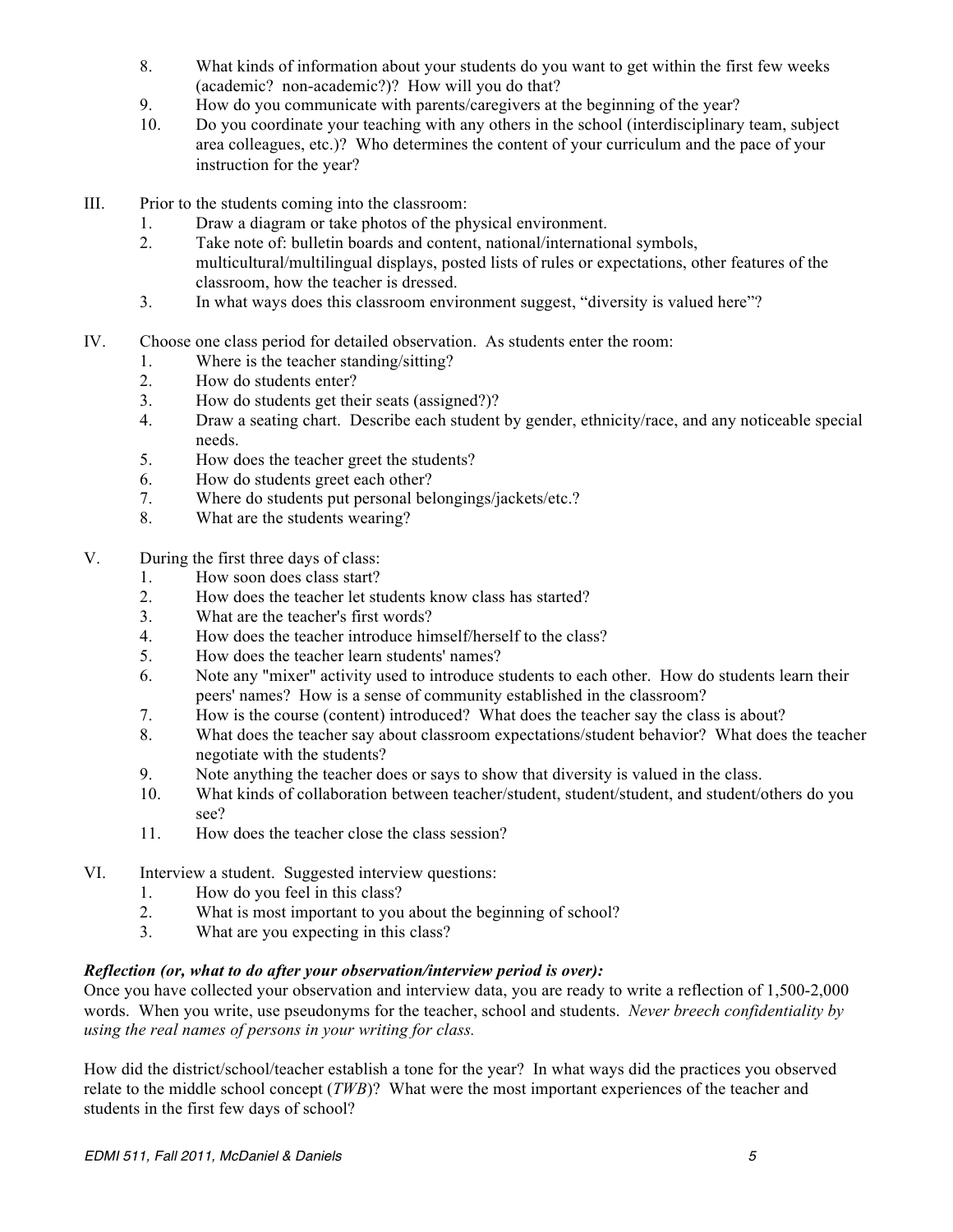Conclude by addressing this question: What questions remain unanswered in your mind following your observation, or what more would you like to know about how to begin the school year?

You are not judging or evaluating the teacher/s; rather, you are interpreting that particular "beginning of the year" for your classmates and instructor to understand.

Exemplary reflections are characterized by:

 Interesting and supportive examples for generalizations Integration of *This We Believe* books and Powell, chapters 1, 4, and 6 Correct grammar, syntax, spelling  *Schedule for this assignment:* Reflections are due on September 11 by 11:55 PM to the Cougar Courses site.

## **Shadow a Young Adolescent**

 *Due: October 2, 11:55 PM, on Cougar Courses* 

 In this case study, you will focus on a particular middle school student. The purposes of this assignment are: (1) the actual students in your schools, and (2) to help you raise additional issues or questions regarding middle to help you make connections between the theoretical material you have read concerning early adolescence and school students.

 *Collecting information:* Spend one full day with your assigned student, following the student through the school day. As the day starts, make an arrangement with the student regarding your proximity to him or her. It is not necessary that you sit next to the student in classes—the back of the room is fine. Most students enjoy the shadowing and will invite the observers to join them at lunch, etc. But you can observe from a distance if necessary. Ask the student some questions during the day in as informal a manner as possible, or arrange a short  interview after school or another day. *Do not tape record the student and do not use the student's real name in the case study report.* Ask yourself the following questions and make notes on each:

 How does the student behave in different classes and contexts? Are there consistent patterns of behavior or do you notice different behaviors in different contexts? In addition to classes, be sure to include observations of lunch, playground, gym, and any after school activities.

 What is the school day like from a student's perspective? What are the highs and lows? What is the horizontal curriculum (i.e., across different courses and subject areas) like? Are connections made among the student's various courses? To what degree do teachers send messages that the student is "valued"?

 What are the student's perceptions of what school is all about? What are her/his perceptions of each subject? What does it mean to your student to learn "math" or "language arts"? What are her/his favorite and least favorite subjects? Why? What is her/his attitude toward assessment?

 Note the student's *physical* development. Does s/he seem to feel "comfortable" with her/his appearance? Note the student's *social* development. Who are the student's friends? Do these friends spend time with one another outside of school? Does s/he appear to be more influenced by peers or by parents? Does s/he interact frequently with members of the opposite gender? Note the student's sense of *identity* (versus inferiority). Note the student's sense of *ethics*. If s/he confronted a dilemma during the observation, note how the student reacted. Note the student's frame of *thinking*. Does s/he appear to be more of a concrete thinker or more of a formal thinker? Writing the case study report: After collecting information, write your case study in two parts: (1) a description of the student and her/his day and (2) an analysis of the student and her/his day. These should be near–equal parts of the case study.

 *Description:* Report to your readers what the day was like. Lead us through the school day chronologically so that we see what happened from arrival through departure. Describe the student physically. Tell us a little bit about each class period or activity, although you will not be able to report a great deal of detail. In this section, include the episodes that will be important to your analysis.

*Analysis:* After describing the student's day, think about what this case means.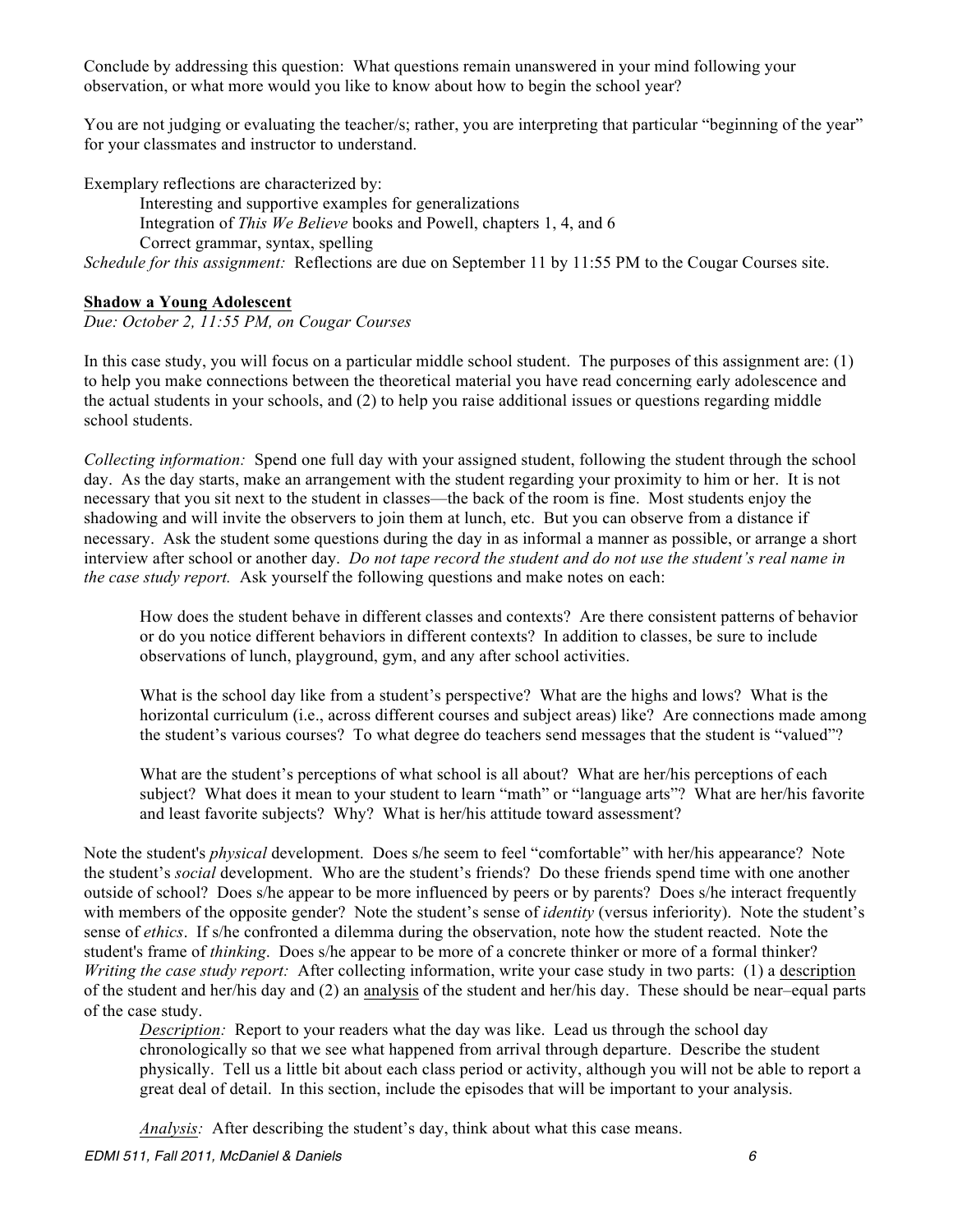In your analysis, incorporate what you have been learning about early adolescence and instructional questions, but perhaps they will give you somewhere to begin in thinking about your analysis: implications of early adolescent development. You will not be able to answer all of the following

 Where does the student seem to be in her/his development (physically, socially, ethically, personality/identity and/or cognitively)? Provide support from your data. Make connections to the  theoretical models we have addressed in class, but *do no diagnose the student in any absolute terms.*  (E.g., do not say, "This student is at the concrete operational stage." Instead, say, "When the student was working on his math problems, his use of manipulatives indicated he may have been thinking at the concrete operational stage.") Remember, you have seen the student for only one day, and it would be presumptuous of you to make sweeping statements that categorize the student based on such a short acquaintance.

acquaintance.<br>What have you learned about the student in relationship to the school? How does your case fit within the material covered in your readings and in class? What issues about middle level schooling are raised through your observations?

through your observations?<br>What are the implications of your case for your work as a teacher? If you were a teacher to this student, what are some still unanswered questions that you would like to have answered? What do you think you might do in your classroom to address the needs of this student?

 Focus on a particular theme or issue that best characterizes what you have observed. This may be a theme concerning the student (e.g., "the enthusiastic student"), the day ("a day in the 7th grade village"), or an aspects of this experience to include in the case study. *Even though we have suggested many questions*  issue ("caring for a special needs middle school student"). Choose the most interesting or important *for you to think about, do not try to be all-inclusive in your analysis.* 

### *Exemplary papers are characterized by:*

 Completeness of description Interesting and supportive examples for analysis Reasonable inferences so that the analysis and the descriptive data are compatible Integration of your readings (Powell, NMSA, *TWB*) & class sessions into the case study Correct grammar, syntax, spelling

## **Lesson Plan**

 *Due: October 23, 11:55 PM, on Cougar Courses*  Complete a lesson plan in conjunction with EDMI 555 as will be described in both classes.

### **Professionalism; Participation**

 *Ongoing; Write-Up due: October 23, 11:55 PM, on Cougar Courses* 

 Complete a self-assessment of your professionalism and participation as described below. Professional demeanor is expected of all students in the Middle Level Program. This includes but is not limited to the following:

- On-time arrival to all class sessions.
- Advance preparation of readings and timely submission of assignments.
- Respectful participation in all settings (e.g., whole group, small group, in/outside of class).
- Carefully considered, culturally aware approaches to solution-finding.

 This course is designed for active learning during class sessions. In order for this course to succeed for individuals and the group, students must come to class prepared to discuss assigned readings/topics and to participate in class activities. You will submit a self-assessment on Cougar Courses by October 23. We will consider your self-assessment when assigning points for this assignment. Answer the questions below and illustrate with examples from your participation in class.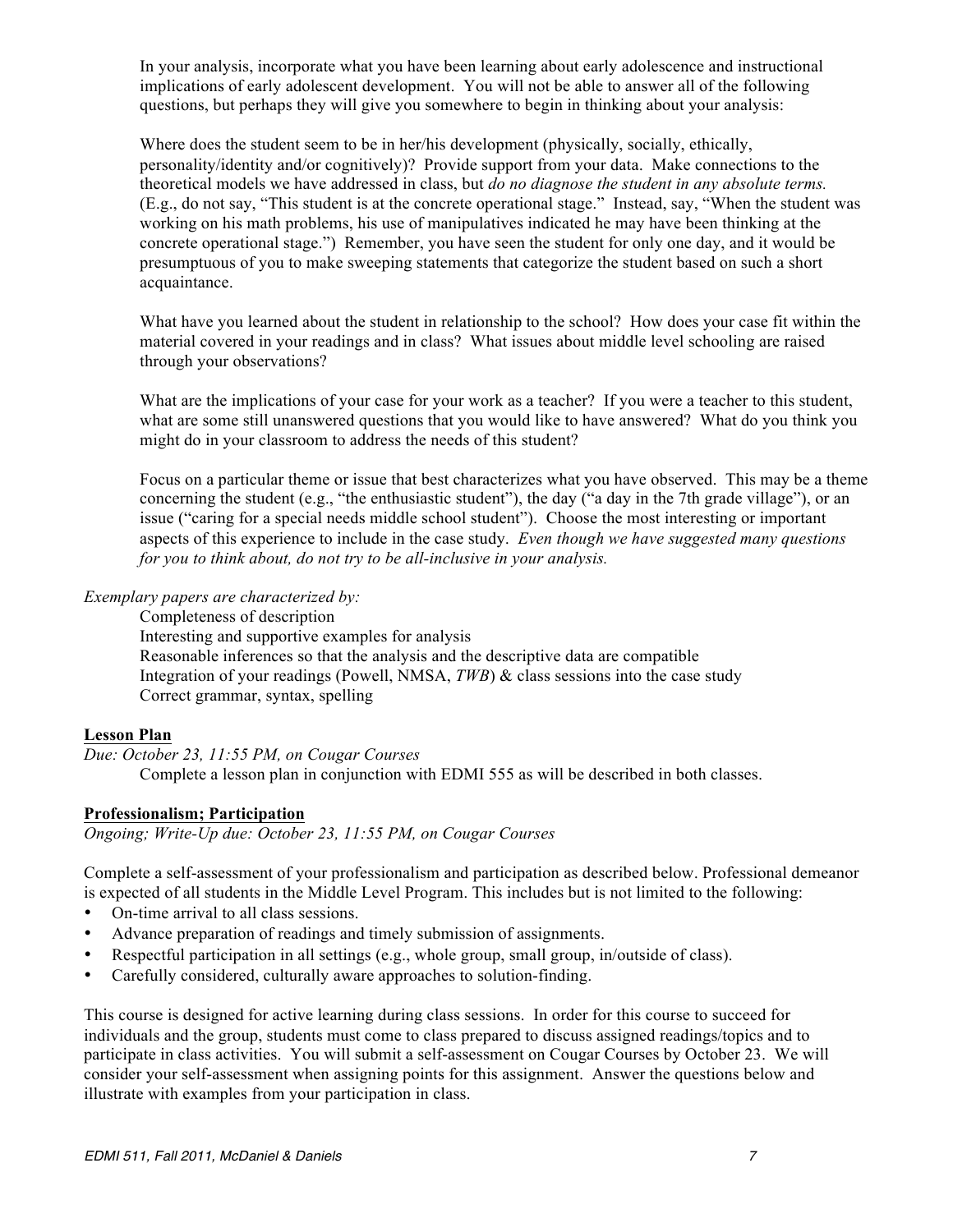Students will engage in active learning each class session, and will be expected to actively participate.

- • How do you participate in class discussions productively, sharing your knowledge and understandings?
- How do you interact productively with your peers, taking on a variety of roles (leader, follower, etc.)?
- How do you contribute appropriately to group work—do you "do your share"?
- • How do you demonstrate that you are able to accept others' opinions?
- • How do you demonstrate that you are supportive of others' ideas?
- How do you support your peers during their presentations?
- • How do you manage potential diversions (electronics, personal business, appointments, etc.) that might impede your ability to give your full attention to class sessions?
- • How do you monitor and adjust your participation to allow for others' ideas as well as your own to be heard?

| Assignment                        | <b>Points</b> | <b>Due Date</b>                |
|-----------------------------------|---------------|--------------------------------|
| 1. Beginning the school year      | 30            | 9/11                           |
| 2. Shadow a young adolescent      | 30            | 10/2                           |
| 3. Lesson plan                    | 30            | 10/23                          |
| 4. Professionalism, participation | 10            | Ongoing,<br>Final due<br>10/23 |